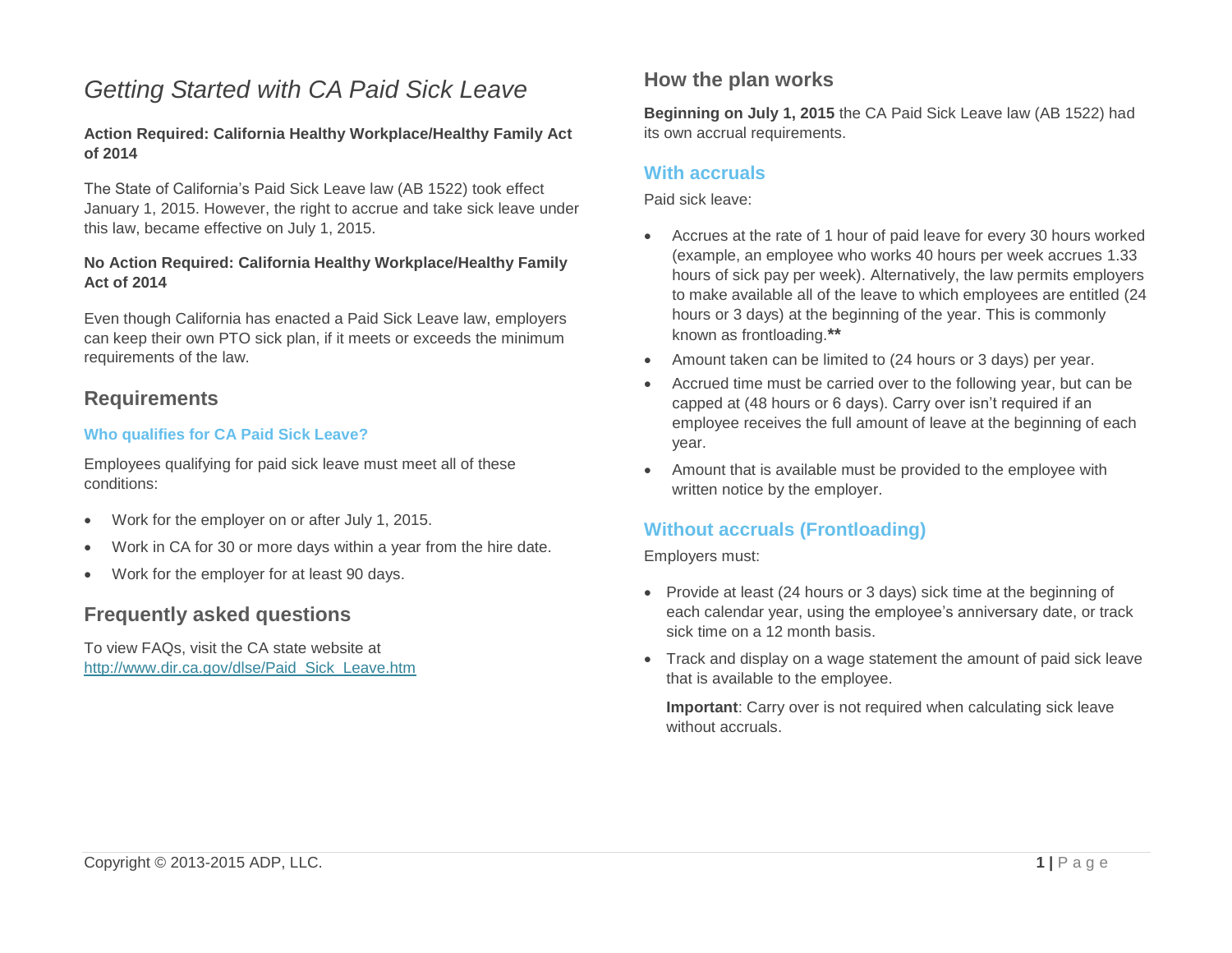# **There are 2 ways to have a company sick leave plan**

The California *Healthy Workplaces, Healthy Families Act of 2014* went into effect on **July 1, 2015**. If you need to create a Sick or PTO Plan to comply, ADP® has 2 options to help:

# **Option 1: Ask ADP® to set up the "Standard Sick Time" plan**

With this option, the minimum requirement for California employees of an accrual of 1 hour for every 30 hours worked, 48 hours (6 days) carry over per calendar year and wage statement notification is met.

• Log in to RUN Powered by ADP $^{\circledR}$  and enter your salaried employees' hours in order to accrue per hour.

**Important: If you are a Teledata client** and you want ADP to do the set up, you need to contact your service center to give us your consent.

# **Option 2: You set up your company's sick time plan**

This option is best if you want to provide different sick time accrual rates for different employees, accrue by pay period instead of by hour, or choose to frontload your employee's sick time.

- **Since June 26, 2015** you've been able to log into RUN and set up your sick time plan.
- Ensure there are no more Second Quarter 2015 payrolls to be processed. (If there are, do not proceed until all Second Quarter 2015 payrolls have processed.)

Please note that some local jurisdictions have additional paid sick leave requirements. Be mindful of local laws and comply with the law that is more generous for your employees.

If you'd like to set up a sick leave accrual plan in response to the CA Paid Sick Leave law, use the following procedures for either accrual or non-accrual method.

# **You set up a sick leave plan** *with* **accruals for your company**

Follow these instructions, if you choose the Accrual method. You must make sure that the sick earning is set up for the company.

### **Starting Point: Company > Paid Time Off**

1. Under the PTO Plan, click the check box next to the Sick plan that you want to set up, such as **Sick** or **Sick 2**.

For example, you may need to keep an existing Sick plan for employees working in New Jersey (Sick) and add a new sick plan for employees working in California (Sick 2).

- 2. Select **Accrual Method**, and then complete the remaining fields, as necessary. Depending on the Accrual Method you select, different fields are required.
	- If you select \***Per Hour**, you need to enter the number of PTO hours, or fraction of hours, an employee accrues for each hour worked.
	- If you select **Per Pay Period**, you need to enter the number of PTO hours, or fraction of hours, an employee accrues for each pay period. (In this example, the Accrual Rate is 1.33 hours for an employee working 40 hours per week.)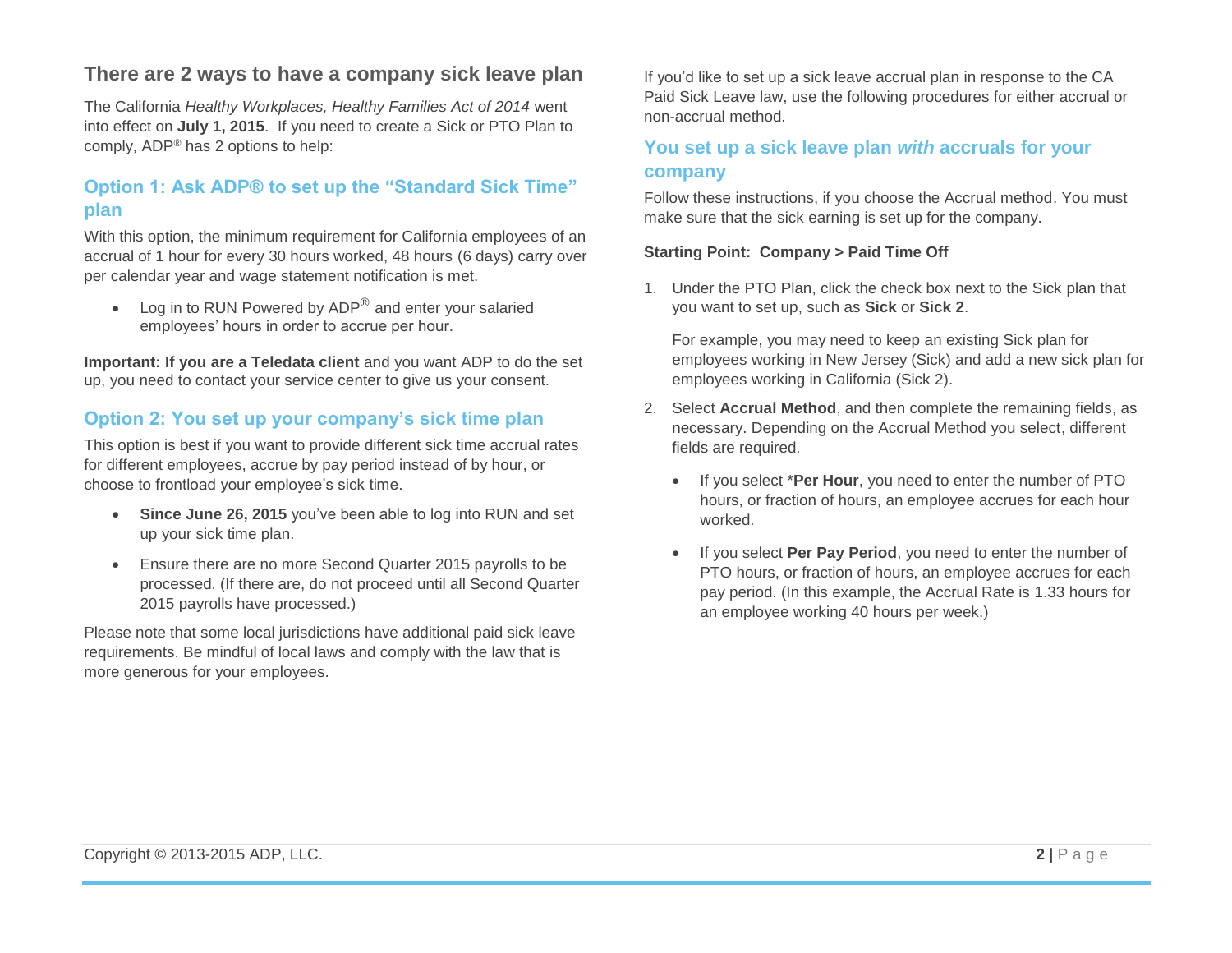If you select Per Hour, the Earnings link is enabled. Click the **Earnings** link to select any of the following earnings listed: Regular, Overtime, Overtime2, Overtime 3, Doubletime, Doubletime 2, Doubletime 3, Halftime, Reg Tip and Overtime Tip.

3. Yes is automatically selected for the **Include Accrual Information on Pay Stub** field. **Tip**: You need to keep this selection to ensure compliancy with the law.

\*If you pay employees using the hourly accrual method (not the frontloading method) and some of those employees have an accrual balance without sick leave available, the following note is displayed on the pay stub: "The accrued hours on your Sick Plan may not be available until your 90<sup>th</sup> day of employment."

Click Save to save your changes and go back to the Company Overview page. **Tip**: If you have a CA SUI employee, the Include Accrual Information on Pay Stub option is automatically set to Yes.

You can track and display this usage on the PTO Report. In addition, this report can help you determine your employees' eligibility for this law by providing:

- Hire Dates
- Existing PTO sick plan info

**Tip**: If your company chose the option for Local Print and has CA SUI employees, you must select Enhanced Check as the Check type, since CA requires that Paid Time Off (PTO) hours are printed on each employee's check stub. The 1 UP and 3 UP selections are not supported for PTO printing.

| Include accrual information on pay stub? Yes                                                                                                                                                    | $\checkmark$           |                                                                                                                                                         |                 |                                                                                                                                                         |                 |
|-------------------------------------------------------------------------------------------------------------------------------------------------------------------------------------------------|------------------------|---------------------------------------------------------------------------------------------------------------------------------------------------------|-----------------|---------------------------------------------------------------------------------------------------------------------------------------------------------|-----------------|
| Vacation                                                                                                                                                                                        | ю                      | Sick                                                                                                                                                    | r               | Sick <sub>2</sub>                                                                                                                                       |                 |
| Accrual Method<br>Per hour<br>$\checkmark$                                                                                                                                                      | Select earnings        | Accrual Method<br>Per hour<br>$\checkmark$                                                                                                              | Select earnings | Accrual Method<br>Allowed and taken                                                                                                                     | Select earnings |
| Default Accrual Period                                                                                                                                                                          | Accrual Rate           | Default Accrual Period                                                                                                                                  | Accrual Rate    | Default Accrual Period                                                                                                                                  | Accrual Rate    |
| Hire Date                                                                                                                                                                                       | 0.0334                 | Calendar<br>$\checkmark$                                                                                                                                | 0.0334          | Hire Date                                                                                                                                               | 0.0000          |
| Accrue during leave<br>Max Number of Hours Earned (in Accrual Period)<br>24.12<br>Max Number of Hours Carried Over (in Accrual Period)<br>48.00                                                 |                        | Accrue during leave<br>Max Number of Hours Earned (in Accrual Period)<br>Limitless<br>Max Number of Hours Carried Over (in Accrual Period)<br>Limitless |                 | Accrue during leave<br>Max Number of Hours Earned (in Accrual Period)<br>Limitless<br>Max Number of Hours Carried Over (in Accrual Period)<br>Limitless |                 |
| Personal                                                                                                                                                                                        |                        |                                                                                                                                                         |                 |                                                                                                                                                         |                 |
| Accrual Method<br>Per pay period<br>$\checkmark$                                                                                                                                                | Select earnings        |                                                                                                                                                         |                 |                                                                                                                                                         |                 |
| Default Accrual Period<br>Hire Date<br>$\checkmark$                                                                                                                                             | Accrual Rate<br>0.0334 |                                                                                                                                                         |                 |                                                                                                                                                         |                 |
| Clear balances at year end<br>Accrue unpaid employees<br>Accrue during leave<br>Max Number of Hours Earned (in Accrual Period)<br>62.00<br>Max Number of Hours Carried Over (in Accrual Period) |                        |                                                                                                                                                         |                 |                                                                                                                                                         |                 |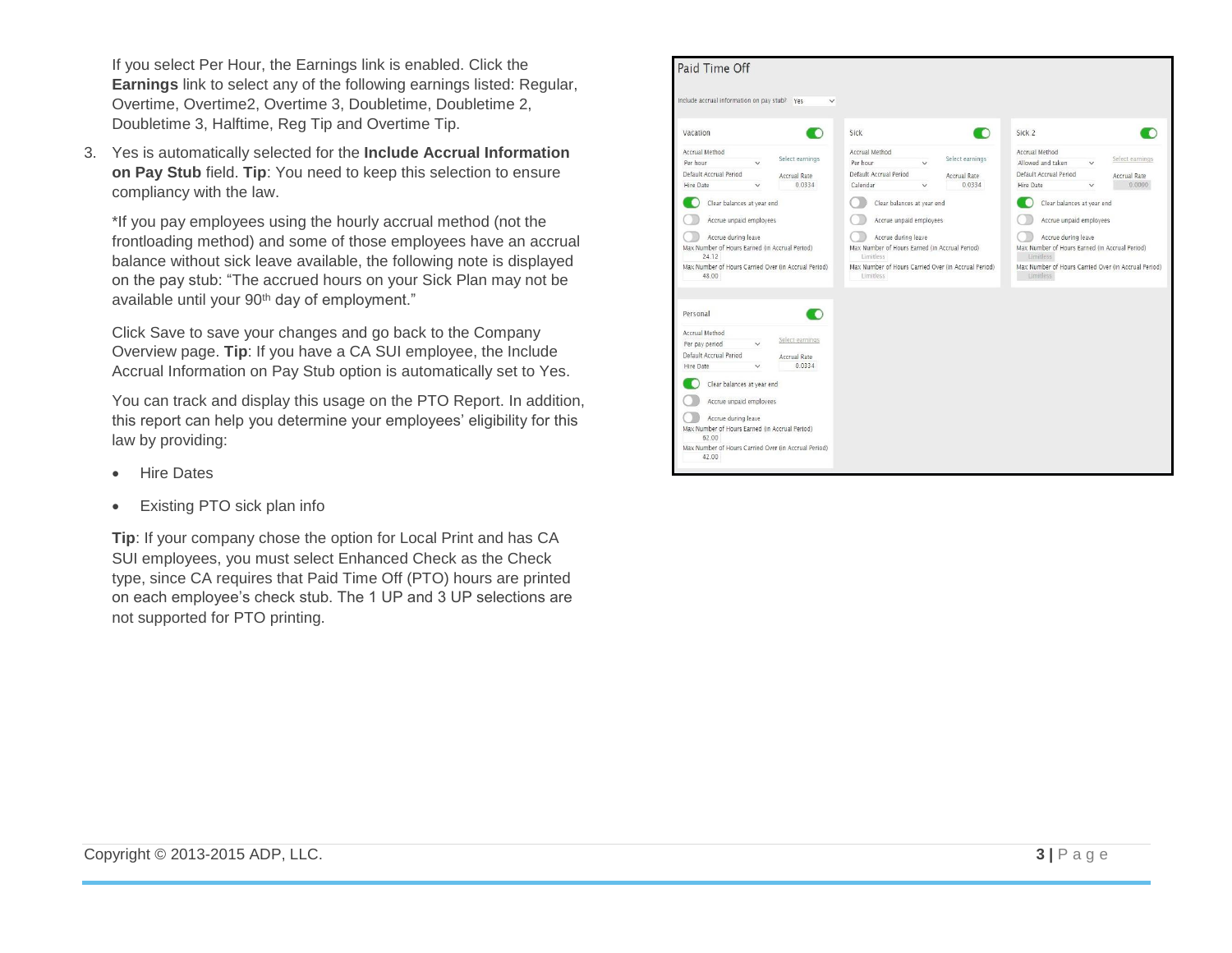# **You set up a sick leave plan** *with* **accruals for your employee**

**Before You Begin:** To set up a paid time off (PTO) plan for an employee, you must first set up the plan for your company. **Starting Point: Employees > Directory**

- 1. Click the employee to open the Employee Info page.
- 2. In the left menu, click **Payroll > Paid Time Off**.
- 3. Click the check box next to **Sick** or **Sick 2**, depending on the plan that you already set up for the company.
- 4. Depending on the Accrual Method for the PTO plans you select, one of these fields are required:
	- Carried Forward
	- Available
	- Taken Hours
	- Accrual Type
	- Accrual Rate
	- **•** Hours Earned Override
	- Max Hours Earned
	- Carried Override
	- Max Hours Carried Over
	- Unlimited Sick Plan
- 5. If you want to set up an Unlimited Sick Plan for California, in the **Unlimited Sick Plan Available** field, select **Yes**.

**If your company is located in the state of California**: To ensure compliance with California statutory pay stub requirements, if you provide unlimited sick hours for employees, make sure you select **Yes** for this field.

**If your company has employees working in the state of California**: To help meet California statutory pay stub requirements to display paid sick leave balances, if you provide unlimited sick hours for employees, make sure you select **Yes** for this field.

6. Click **Save**. Unlimited Sick Plan will print after Total Hours Worked on the pay stub for any employee that has this field set to Yes.

**Tip**: To avoid a negative sick leave balance on your employee's pay stub, do not select an additional sick plan for this employee.

| Paid Time Off - Jake Cole<br>ค        |                    |                       |              |                  |                    |                                |                     |              |        |                                  |  |  |
|---------------------------------------|--------------------|-----------------------|--------------|------------------|--------------------|--------------------------------|---------------------|--------------|--------|----------------------------------|--|--|
| <b>PTO Plan</b>                       | Carried<br>Forward | <b>Accrual Period</b> |              | <b>Available</b> | <b>Taken Hours</b> | <b>Balance</b><br><b>Hours</b> | <b>Accrual Type</b> |              |        | <b>Accrual Rate Hours Earned</b> |  |  |
| $\triangledown$ Vacation:             | $\mathbf{0}$       | Calendar              | $\checkmark$ | 24.12            | 0.00               | 24.12                          | Default             | $\checkmark$ | 1.5000 | Default                          |  |  |
| $\Box$ Sick:                          | $\overline{0}$     | Calendar              | $\checkmark$ | 0.00             | 0.00               | 0.00                           | Do Not Accrue       | $\checkmark$ | 0.0000 | Default                          |  |  |
| $\Box$ Sick 2:                        | 20                 | <b>Hire Date</b>      | $\checkmark$ | 25.00            | 0.00               | 25.00                          | Do Not Accrue       | $\checkmark$ | 0.0000 | Default                          |  |  |
| $\triangledown$ Personal:             | $\mathbf{0}$       | <b>Hire Date</b>      | $\checkmark$ | 0.30             | 0.00               | 0.30                           | Do Not Accrue       | $\checkmark$ | 0.0000 | Default                          |  |  |
|                                       | $\langle$          |                       |              |                  |                    |                                |                     |              |        | ↘                                |  |  |
| <b>Unlimited Sick Plan Available?</b> |                    | $\checkmark$<br>Yes   |              |                  |                    |                                |                     |              |        |                                  |  |  |